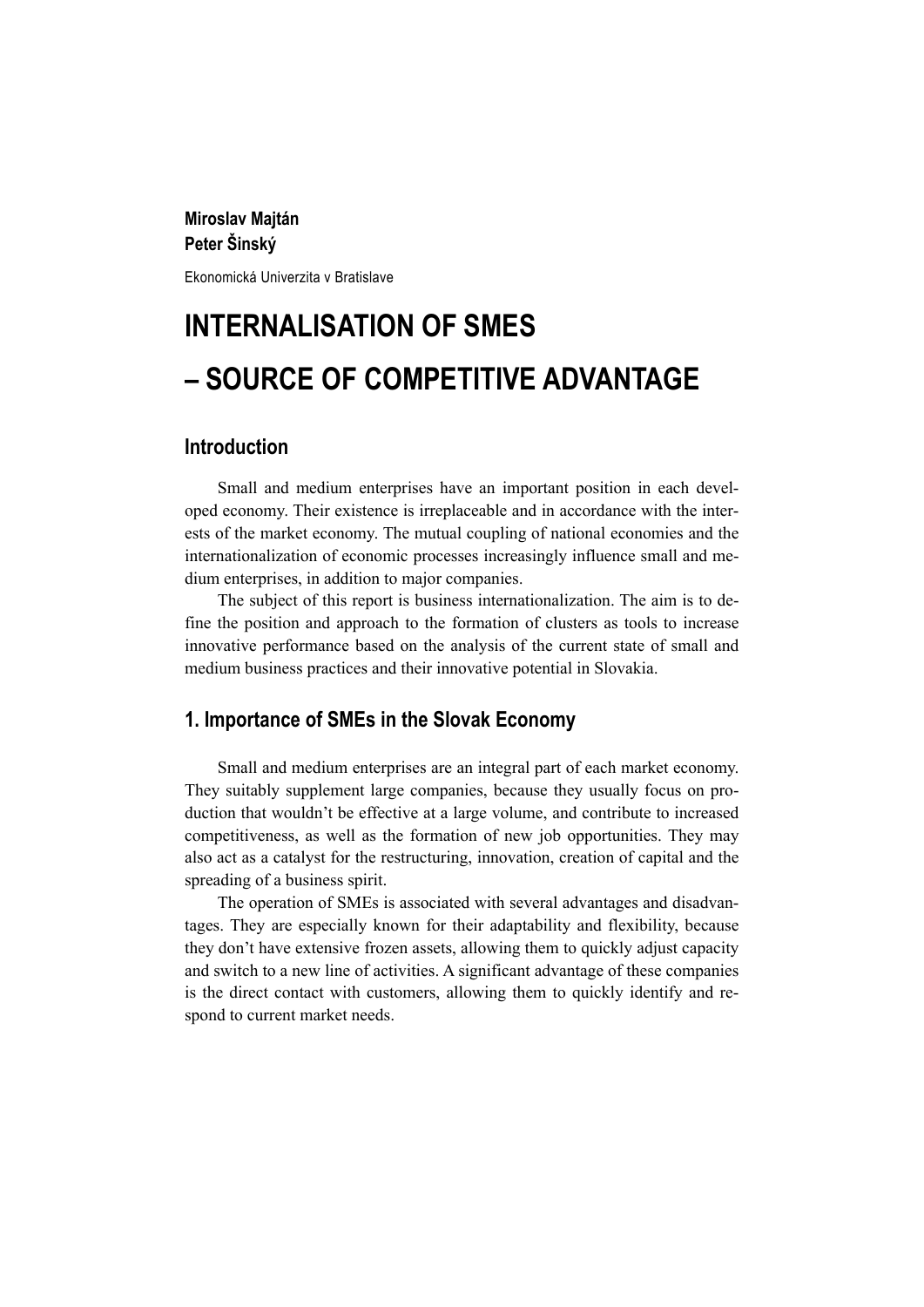From the organizational perspective, small and medium enterprises (SMEs) are typical for their simple and clear organizational structure with direct management and control. The employee potential is focused more universally than in the case of large companies, allowing them to adjust to any significant changes in the company.

However, the size and flexibility of SMEs has several disadvantages as well. In the production area, the insufficient utilization of technical and technological capacities may lead to overpriced products, which forces them to focus on high quality and a narrow product range. Concerning sales, the limited numbers of customers, strong competition, lack of funds for advertising and promotion, etc., are also a disadvantage.

In some smaller companies, the only source of funding is from selffinancing, which is often insufficient to cover the increasing financial needs in a company. When developing or trying to innovate the business activity, they encounter the problem of lack of capital. Due to the risk rate and lack of guarantees, it is considerably difficult to obtain loans.

Despite some other problematic areas, the significance of SMEs in the overall structure of the Slovak economy is indisputable. In 2012, a total number of 140,120 SME entities were operating in Slovakia, representing 99.54% share of all enterprises. They employed 4.4% of the active labour force and the GDP level accounted for 55.6%.

It is true that 56% of SMEs don't survive the first five years of operation, while one of the reasons is the limited access to finances.

A similar current situation in small and medium enterprises exists in Germany, one of our most important business partners within the EU. The crucial difference is only in defining the SMEs category: in Germany, small and medium enterprises are those with less than 500 employees and/or annual turnover of less than 50 million Euros.

According to the IfM institute, 99.9% of all companies in Germany belonged to small and medium enterprises in 2010, and therefore they are considered the backbone of the German economy. These companies form 36.9% of the total achieved turnover in the German economy and employ 60.0% of all employees who are required to contribute to the social insurance system<sup>1</sup>.

Even at the European level, SMEs are the cornerstone of the European economy. With a total number of 20.7 million companies, they form more than

<sup>1</sup> M. Majtán, P. Šinský: The Selection of an Appropriate Type of Financing for Small and Medium Enterprises. VŠB – Technical University of Ostrava, Faculty of Economics, Finance Department. Ostrava 2013, s. 7.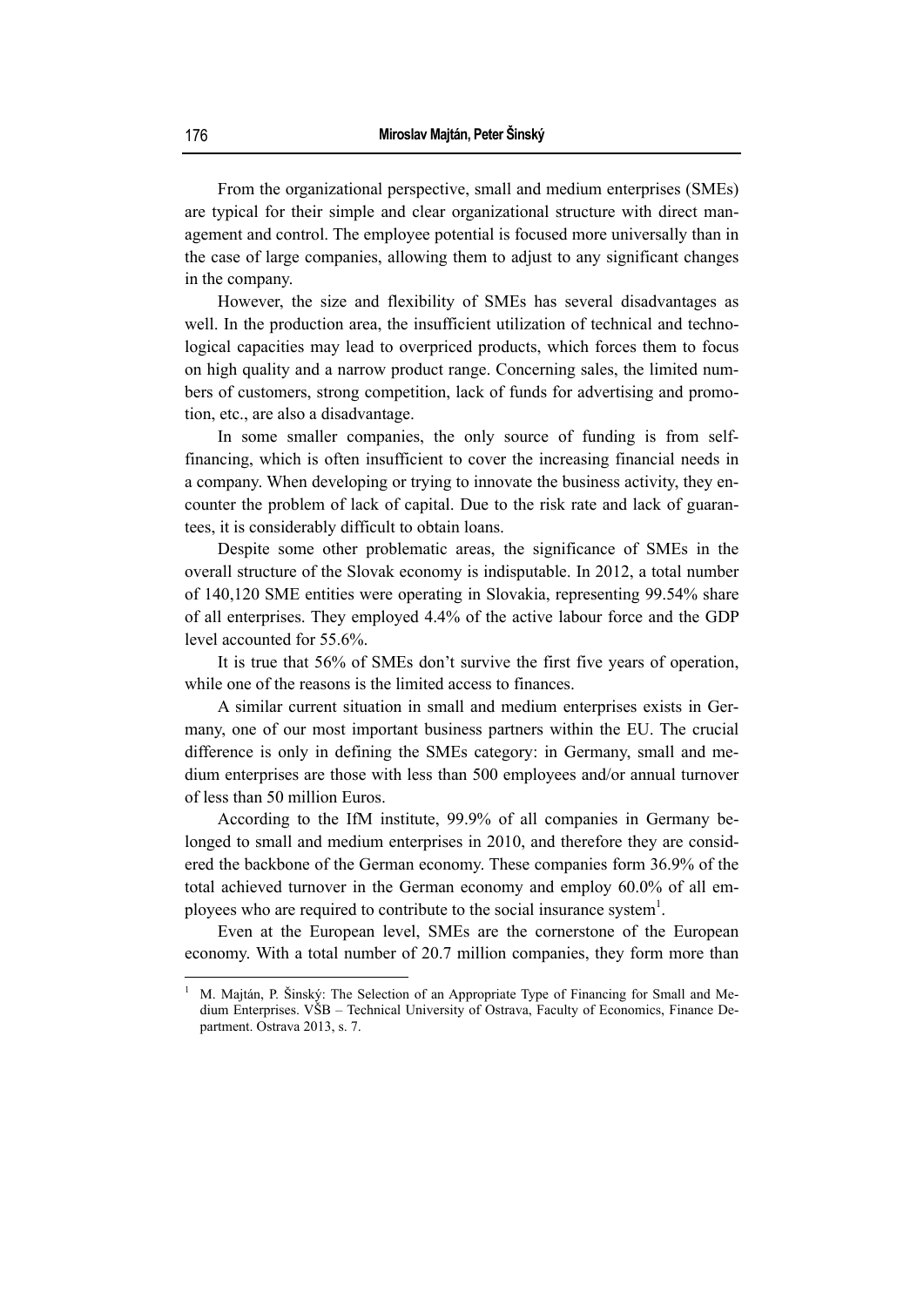98% of the total amount of all companies and employ over 87 million people. The largest portion of SMEs (99.2%) is formed by the smallest companies with less than ten employees. It is estimated that SMEs create approximately 67% of all of job positions and account for 58% of the total gross value added<sup>2</sup>.

The long-term development of small and medium enterprises isn't possible without a thorough analysis of their financial management. Their financing in theory is not very elaborated and is probably related to their interdisciplinarity. Their essence lies in the acquisition of finances so that the company can realize investments. However, the capital is such an important source that it is often not available in the required amount to finance all necessary investments.

The term financing is commonly understood as all activities ensuring the coverage of the necessary capital. The sources for capital acquisition may be the company's own or borrowed capital (debt financing), but also resources from redirected flows within the company (internal financing).

Several surveys concerning the financing of small and medium enterprises carried out at home and abroad<sup>3</sup> state, that without indebtedness, the companies are not able to realize the necessary investments, when the preferred form is financing from its own resources (internal financing from profits, reserves, and financial flows). In the case of necessary debt capital, the most important form of debt financing is still the classic bank loan (loans and overdrafts). A lease is also commonly used, but it has a smaller strategic importance.

In terms of corporate lending, loans are distinguished according to their maturity into three types:

- short-term loan (maturity within 1 year),
- medium-term loan (maturity from 1 to 4 years)
- long-term loan with maturity of 4 years or more.

The repayability of financing must be scheduled to match the economic lifetime of the given item's investment assets. If the loan repayment period is determined correctly, the liquidity risk can be avoided.

Short-term forms of financing are mainly used to finance current assets under the Golden Rule of Finance. These forms include: overdrafts, loans in the financial market, supplier credit, factoring, advance payments.

Medium and long-term loans are usually used to finance fixed assets. SMEs have access to the following forms of medium and long-term financing: loans, leasing, means of support from public funds, and some other forms of medium

 $\frac{1}{2}$ OECD Science. Technology and Industry Outlook 2012. OECD Publishing, 2013, s. 43.

<sup>3</sup> Ľ. Szabo, N. Jankelová: Podnikateľské rozhodovanie. (Corporate Decision-Making) EKONÓM Publishing, Bratislava 2007, s. 29.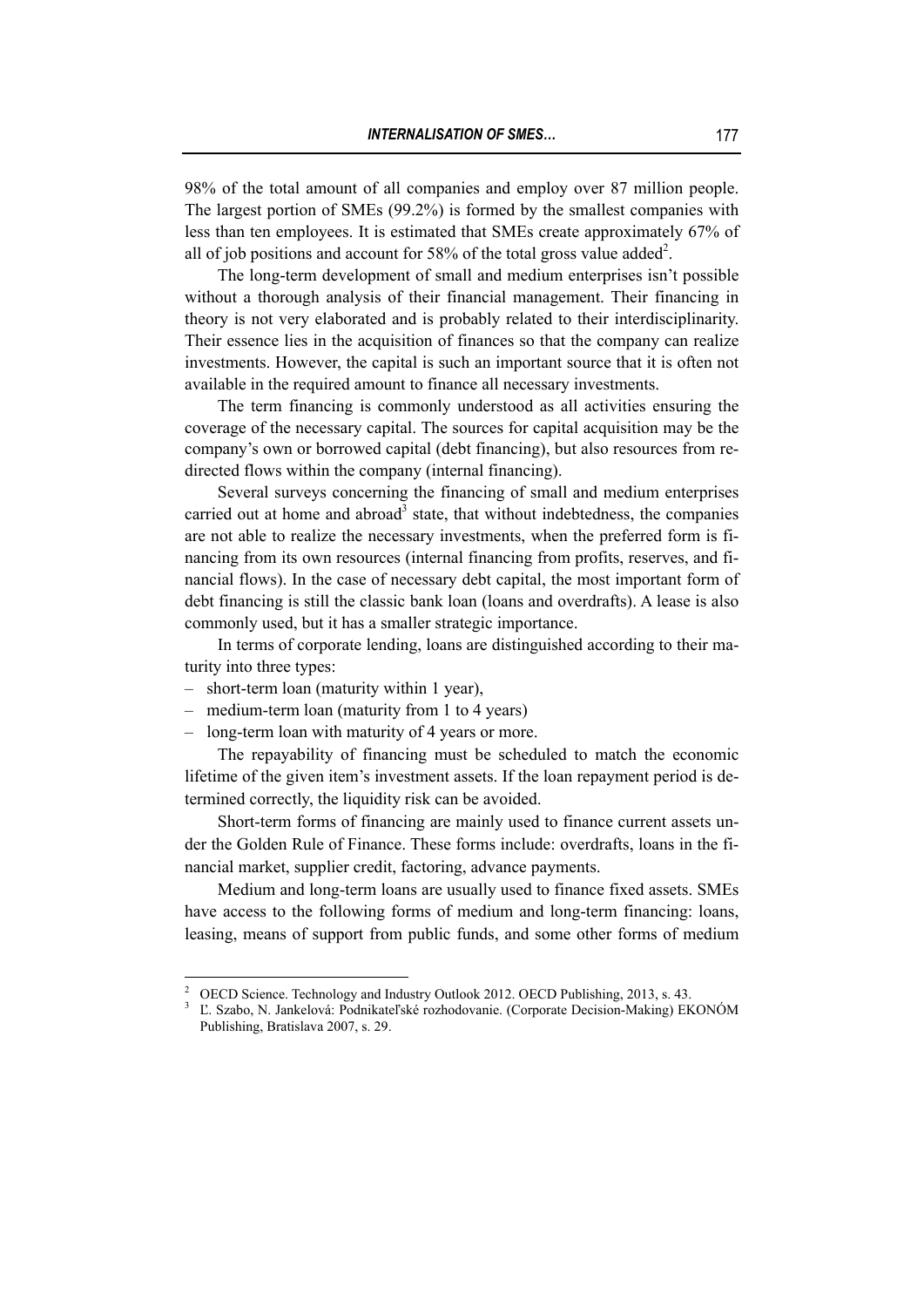and long-term financing that can be marked as alternative forms of funding and are related to the introduction of the BASEL III rules. However, these make the bank loans more costly. They mainly include Private Equity and an internet platform for financing needs. These forms, as well as other newly-established ones are only used sporadically in Slovakia.

An important impetus for the development of SMEs in Europe may also include the support of these entities by the European Union. Besides others, the European Parliament approved two important programs for the support of small and medium enterprises in 2013. A better approach to financing through loan guarantees and venture capital should be brought by the first EU program focused on SME, called COSME. The expected budget is 2.3 billion Euros, primarily directed to support competitiveness and the internationalization of companies on the internal market and third countries, as well as the support of small entrepreneurs. A total amount of 1.4 billion Euros will be used to strengthen national financial schemes for loans and the venture capital. The guarantee instrument will guarantee for loans up to 150,000 Euros. This help could be utilized by 330,000 companies.

The COSME program is closely related to the second, larger research program, Horizon 2020. They will support all types of SMEs. COSME will focus on their growth and Horizon 2020 on start-ups.

For a 7-year period, Horizon 2020 has an approved budget of 80 billion Euros. As one of the few, it recorded an almost 30% increase compared to the previous period. It's a new type of program based on three pillars – excellent science (32% of the budget), industrial leadership (22%), and societal challenges  $(39\%)$ .

It integrates all the support of research and innovations, which will be subject to individual rules, leading to a significant reduction of administrative burdens. It will finance everything from the slightest science to market-oriented innovations. Overall, 11% of the budget should be utilized for small and medium enterprises.

## **2. Innovative Potential of SMEs in Slovakia**

The role of SMEs in the innovation process and their overall contribution to strengthening economy innovativeness are subject to several studies. These also evaluate the factors contributing to the increased innovativeness of SMEs. Some arguments can be summarized as follows: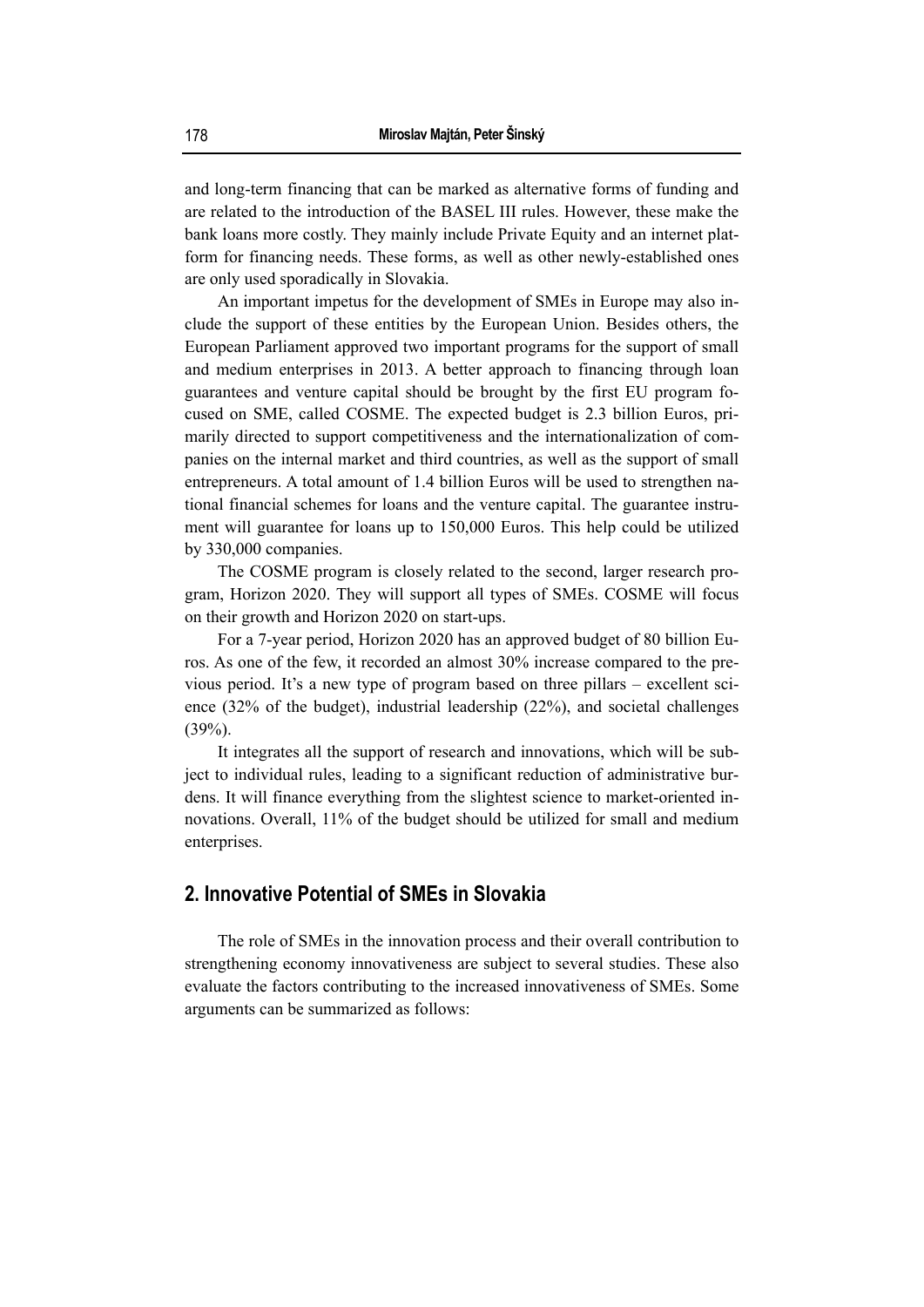1. SMEs are capable of innovations thanks to the simple organizational structure and greater willingness to take risks.

2. The studies disagree as to whether SMEs are generally more innovative than large companies. However, the general comparison may not be accurate – the SMEs category contains both companies with virtually non-existing innovative activities and technological leaders bringing radical innovations.

3. Based on empiricism, it can be concluded that SMEs are engaged in technological innovations in a large number of sectors and represent a significant source of employment and productivity growth $4$ .

According to some authors, small enterprises and especially start-ups play a different role in the innovative process than large enterprises. Baumol<sup>5</sup> distinguishes two innovation types – breakthroughs and incremental improvements. Breakthrough innovations bring discontinuity in terms of technology, organizational processes, marketing, etc. In contrast, incremental innovations are small improvements of existing products and processes. One example may be the achieved result through the managing methods of kaizen and re-engineering. The first group is less numerous but its individual impact on productivity, growth, and unemployment is significant. The individual impact of incremental innovations is small, but cumulatively they have major importance. According to Baumol, most breakthrough innovations currently come from small enterprises and start-ups. Major enterprises are dominant creators of incremental innovations.

In terms of the development of SMEs, especially those subcategories that are most commonly involved in the innovative processes, Slovakia lags behind the EU average. After a period of continuing growth from 2002 to 2008, the development of SMEs recorded several negative changes in the last four years, which resulted in dampening the business activities of SMEs, limited expansion, and withdrawal from the market. Between 2008 and 2012, the number of SMEs in the medium-sized enterprises category (50 to 249 employees) decreased by 15% and the number of small enterprises (10 to 49 employees) by 46%. The number of sole traders decreased within the same period by 33,266.

This manifested itself by a significant increase of micro-enterprises at the expense of larger-sized SMEs categories. In 2012, only 14,339 companies outside the micro-enterprise category operated in Slovakia, i.e. those with more

<sup>4</sup> Z. Tučeková, R. Geist: Inovačný potenciál slovenských MSP. (Innovative Potential of Slovak SMEs.) EuroPolicy Civic Association in Collaboration with the Ministry of Foreign and European Affairs of the Slovak Republic 2013, s. 6.

<sup>&</sup>lt;sup>5</sup> W.J. Baumol: The Free-market Innovation Machine: Analyzing the Growth Miracle of Capitalism. Princeton University Press, 2002, s. 87.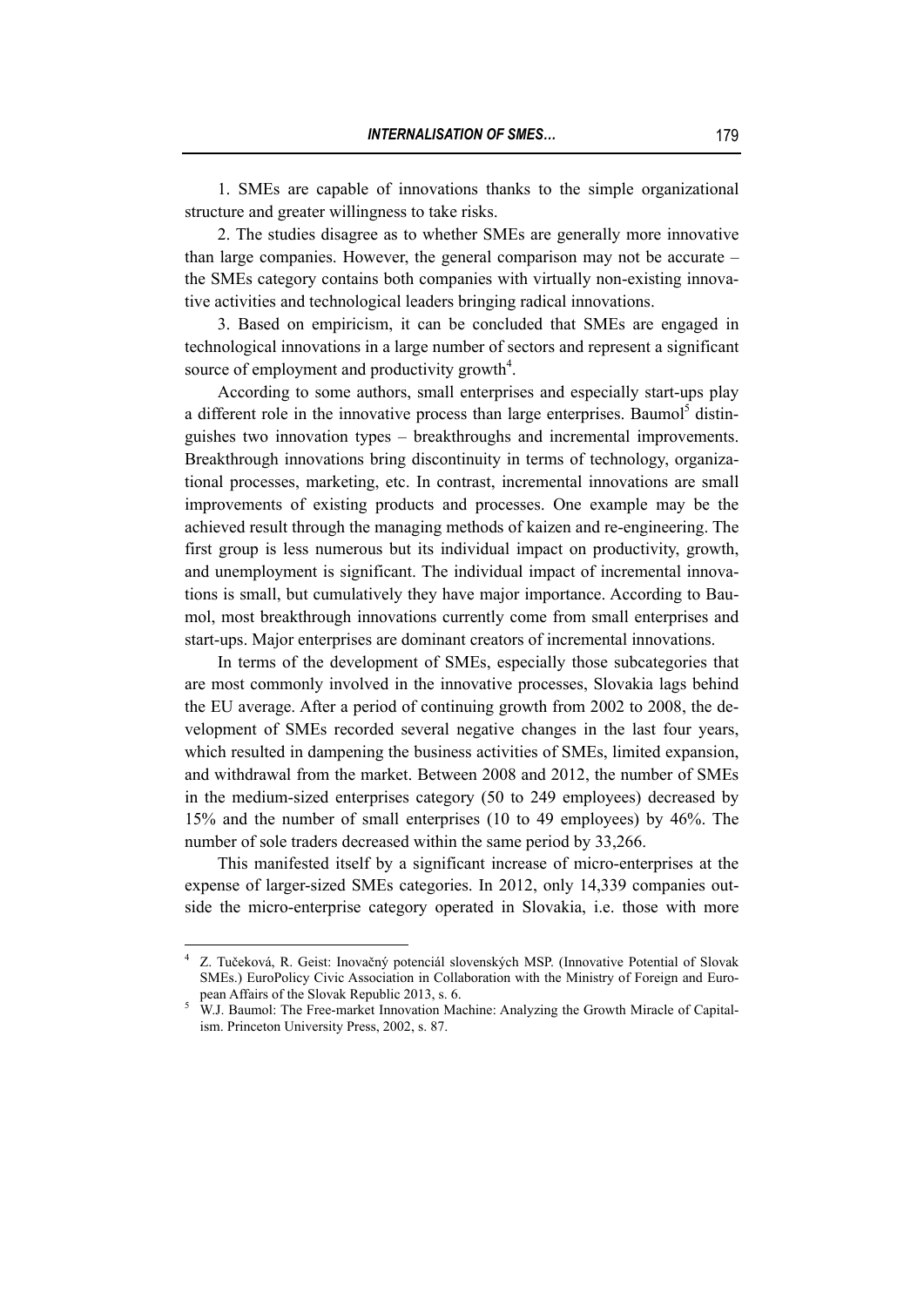than 10 employees and an annual turnover of more than 2 million Euros, representing a 51% decrease compared to 2008. These changes subsequently lead to the decrease in production, profitability, and competitiveness of SMEs and jeopardize their sustainability in the market. This process is also reflected in employment, with micro-companies forming 45.6% of job positions in the Slovak corporate economy (data from 2012), being 50% more than the EU average in this category (29.9%, data from 2010). SMEs also achieve a lower share of added value than the EU average (57.5%, data from 2010). The number of companies operating in industrial sectors with a high-technology and medium-high technology level (HTMHT), as well as knowledge-intensive services (KIS) in Slovakia is lower than the European average. According to the data of the National Agency for the Development of Small and Medium Enterprises, processed according to the statistical bases of the Slovak Statistical Office, to 30 June 2013, only 3% of the total number of SMEs (legal entities) registered in the industrial production sector operated in the production sector with a high-technology level (HT) and 14% in the production sector with a medium-high-technology level (MHT). In the case of SMEs – natural entities (sole traders), it was only 0.8% in the HT sector, and 5.3% in the MHT sector. In the service sector, 35.1% of SMEs – legal entities operated in the knowledge-intensive services (KIS), and 27.1% SMEs – natural entities (sole traders) registered in the service sector. In the overall European average, the share of SMEs on HTMHT and KIS is 26% (EU-27).

This situation manifests itself in the overall economic state as well. Based on the Global Competitiveness Report 2012 – 2013, published by the World Economic Forum (WEF), Slovakia occupied 71st place in the ranking of 144 assessed countries – we became the third least competitive economy in the Union after Romania (78th place), and Greece (96th). This was mainly due to our bad results in the innovations sector: in the twelfth pillar, through which WEF evaluates the overall economic state, we ended up in the 96th position.

The low innovativeness rate of SMEs in Slovakia is also concluded by the Organization for Economic Co-operation and Development (OECD). In the report from  $2012^6$ , the causes are primarily seen in the underdeveloped research activities of SMEs. The research and development results undertaken in the private sector have long been below the OECD average. This fact corresponds with the downward trend in private investments in R&D, currently at 0.27% of GDP (2010).

According to OECD, the Slovak economy is trying to compete through cheap labor force rather than developed technologies (115th place). At the same time, Slovak producers have little effect on international distribution (126th

<sup>6</sup> OECD Science. Op. cit., s. 43.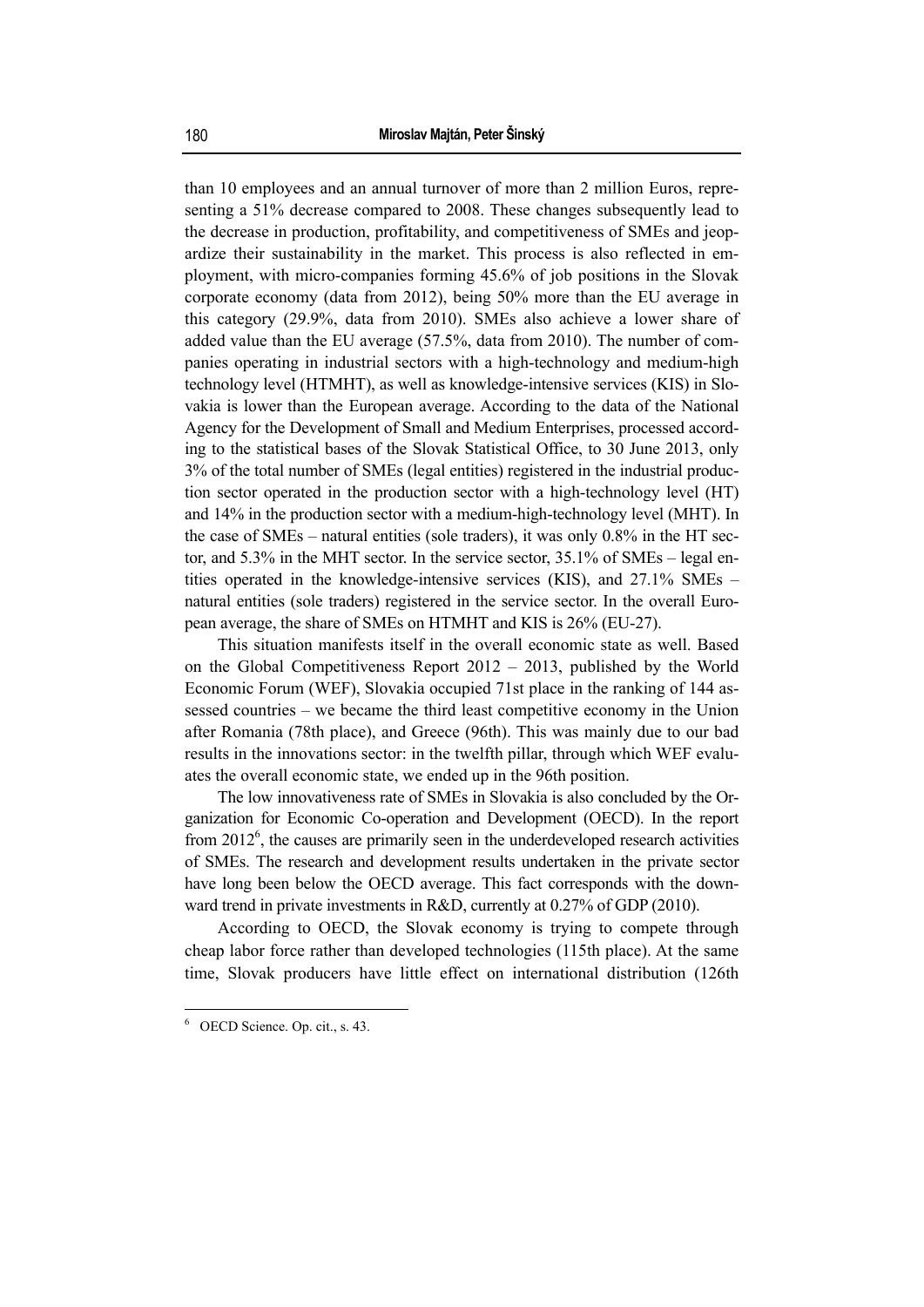place). The inefficient structure of public expenditure (122th place) and insufficient government interest in the procurement of technologically advanced products (127th place) have a negative effect. Other significant negatives are the weak cooperation between universities and companies (100th place), insufficient company expenses on R&D (85th place), the low quality of R&D institutions (90th place), the capacity for innovations<sup>7</sup> (88th place), and availability of scientists and researchers (89th place).

Slovakia's lag in the development of innovative clusters, the low quality of graduates required for positions in sectors with a high added value, and the mismatch between the offer of qualifications with the private sector's requirements, contribute to the poor state.

Based on international comparisons and evaluations, it can be concluded that Slovakia's lag in this area is caused mainly due to the combination of these influences:

1. Insufficient connection of SMEs with a broader innovation environment, also caused by badly set infrastructure.

2. Lack of public infrastructure to support innovations, specifically in **SMEs** 

3. Lack of instruments to fund the growth of innovative companies in the critical early and growth stages.

One of the possible factors to increase innovativeness are the internationalization processes. In the case of innovative SMEs, the condition of high growth is often the ability to succeed on international markets. Especially for small national economies, such as Slovak, the customers and business partners are often located abroad. Public policy should therefore provide tools to strengthen the internationalization of SMEs.

## **3. Clusters as a Tool to Increase Innovation Performance**

 $\overline{a}$ 

Clusters represent a geographic concentration of mutually connected companies, supplier chain organizations, service providers, universities, and scientific research institutions generally operating in one sector. Currently the microeconomic factors increasing the prosperity of regions are considered important. In addition, they may help increase the flow of direct foreign investments.

<sup>7</sup> In the "capacity for innovations" indicator, their level is assessed from range of 1-7. Value 1 means that the country procures technologies exclusively through licenses or by imitating foreign companies, while 7 means that technologies are procured from its own research and the development of new products and services. Slovakia reached a value of 2.6 (OECD average is 3.2).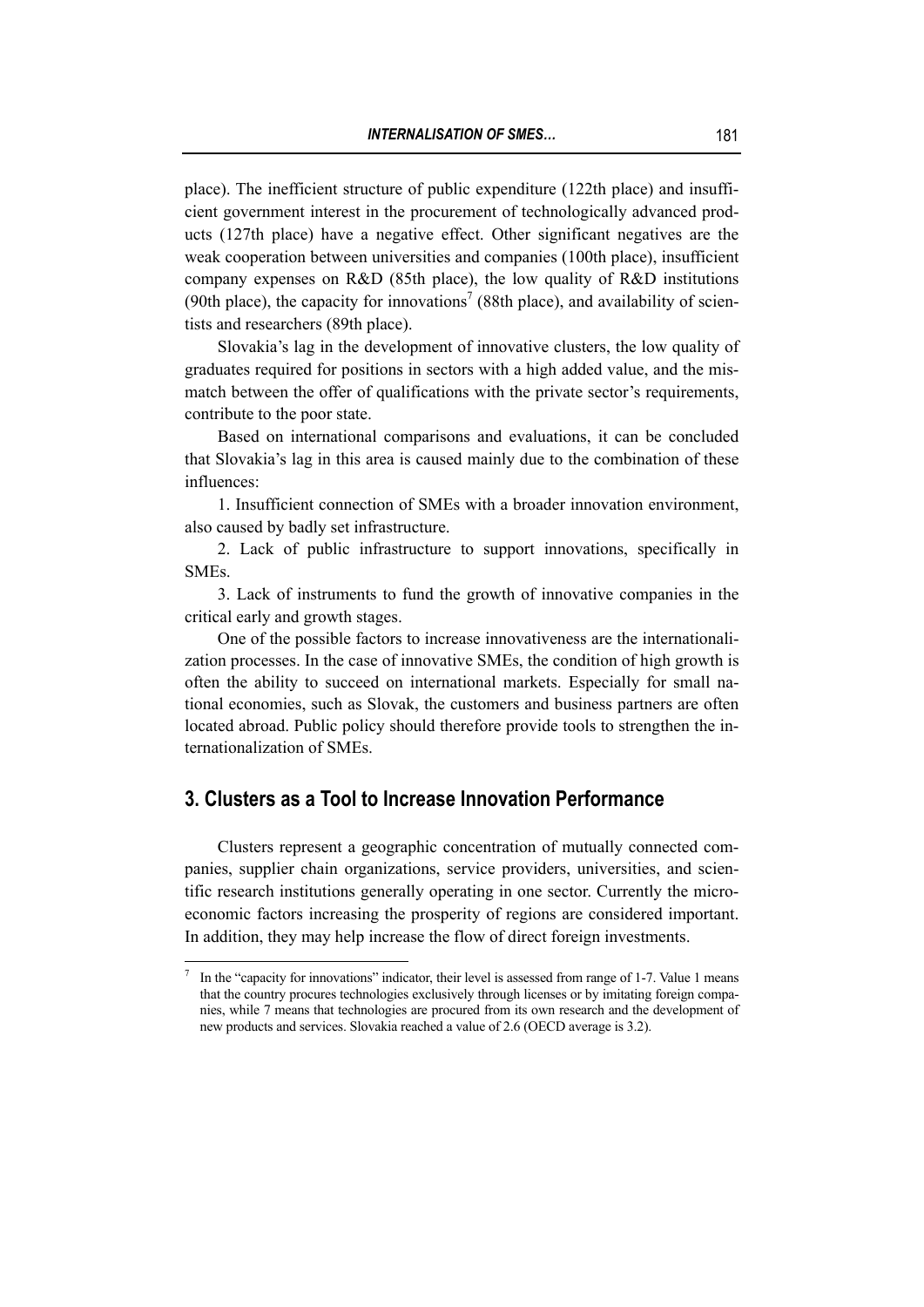According to the nature of creation, two cluster types are known:

1. Clusters based on the value chain – characteristic for a chain of supplier bonds with a linear connection between them from raw materials to the final product. The support of this cluster type is focused on specific needs in the sector.

2. Clusters based on competences – these focus on a specific area of technical skills or competences in a region, such as research or education capabilities. These are not the crucial supply relations within one sector, but rather the application of the knowledge itself, often across very different activities, such as IT/IS.

An important contribution of clusters is that they form an environment suitable for innovations and knowledge creation. That is why regions with strong clusters are considered innovative leaders, while globalization further deepens these trends. A cluster usually acts as an intermediary between individual cluster members and stimulates the collaboration between enterprises and the external environment.

The advantages of building clusters include:

1. Increased productivity (through specialized inputs, access to innovations and products)

2. Faster innovation activity by strengthening competitiveness.

3. Creation of new companies and long-term corporate dynamics.

4. Inflow of new foreign investment opportunities.

A participation in a prospering cluster means several significant advantages for enterprises:

1. An environment reducing the risk associated with innovations and simplifies this process.

2. Access to customers and a greater range of business opportunities.

3. Wider range of specialized services and infrastructure relevant to the given industrial sector.

4. Easier and faster access to knowledge and new ideas.

5. Direct access to a wide range of suppliers with the potential for lower transport, supply, and transaction costs.

6. Ability to invest in vocational skills relevant for the value chains in the region.

The clusters are also linked to certain risks. Due to their high specialization, there's a higher potential vulnerability in the case of market fluctuations, such as demand shocks, technological shifts, etc.

In Slovakia there's no cluster formed on the central government's initiative. The creation of clusters is an example of bottom-up initiative. Some of them are more oriented on project and international activities, in others it is an activity closely focused on its members that predominates.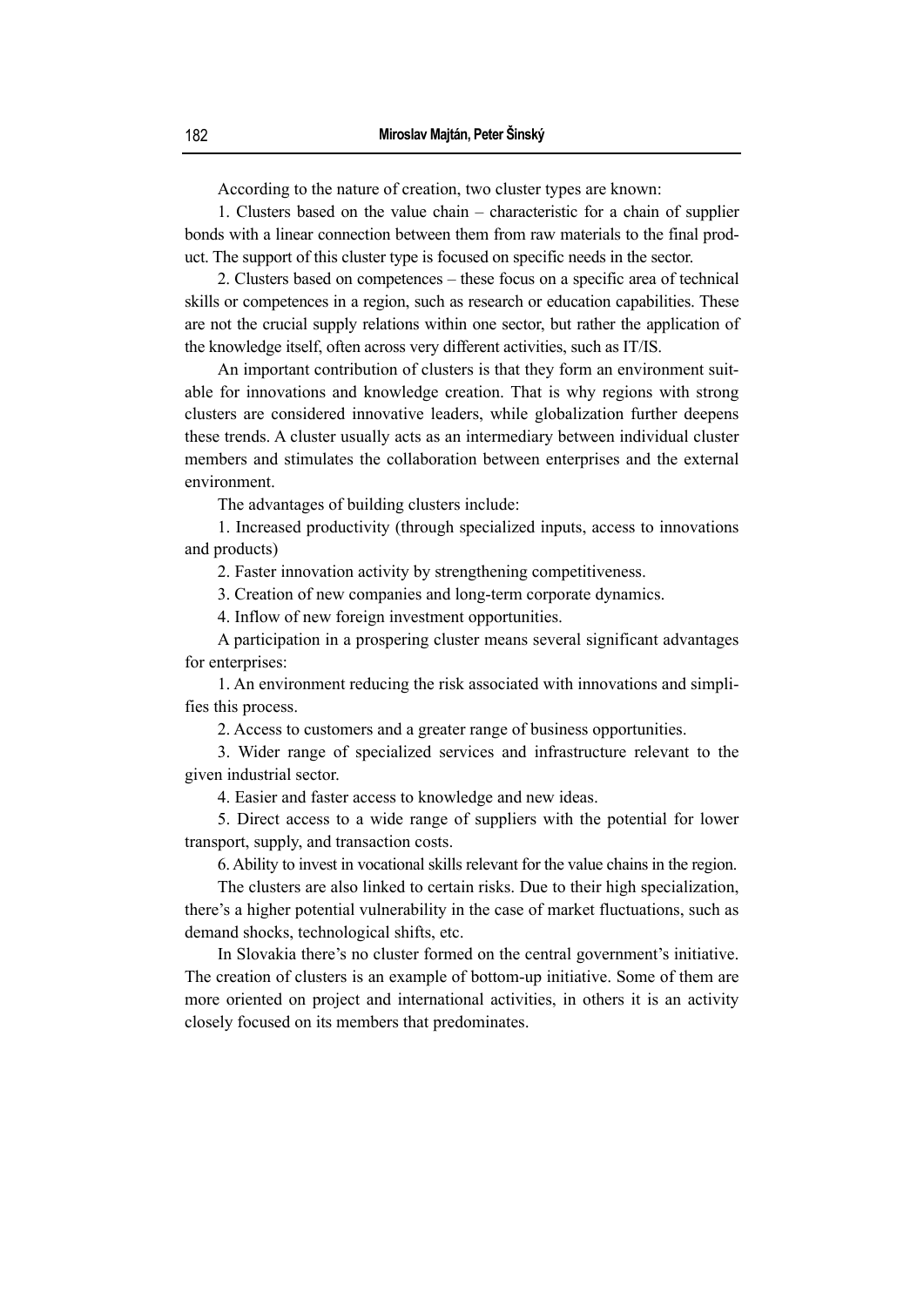All clusters need an improvement of their innovation infrastructure and access to innovation instruments for their development. Currently, Regional Innovation Centers (RIC) are being established in every region. Their focus is determined on regional innovation strategies. For example, the Trnava region will focus on the automobile, electrotechnical, and energy industries. RIS should supplement the innovation infrastructure of regional participants in this field of action with regard to the needs of entrepreneurs, and participate in the solutions to research and development projects in collaboration with universities.

The European Commission's effort is particularly to stimulate the development of cross-border clusters and strengthen the powerful European clusters through trans-European cluster policies. The key feature of successful cluster initiatives is the sharing of strategic information. European initiatives for the support of clusters should complement national and regional activities as much as possible in order to better exploit the synergies and support the specific priorities of individual countries.

There is no universal recipe for an excellent cluster that would suit all regions, but there is enough information and experience from functioning regional clusters in the world, from which one can choose according to the needs and requirements of the specific region. Generally, it may be concluded that most clusters need flexible support for three to five years, especially at the beginning of their operation. It should flexibly respond to the changing economic and technological environment in which the cluster associations operate $8$ .

The first cluster associations in Slovakia were mainly created from the initiative of regional and town governments, whose approach to the support of innovations varies considerably. In order to support the activity of clusters from the government, the Union of Slovak Clusters was established in August 2010. Its task is to be a partner for communication concerning cluster policy and clustering itself not only on the national but also international level. It currently has ten members and has been registering other acceding clusters.

For comparison, in the Czech Republic, the National Cluster Strategy was approved already in 2005, while its main instrument to fulfill the cluster strategy in 2005 to 2008 was the Operational Program Industry and Enterprise's "CLUSTERS" program.

The state of cluster policies among EU member countries varies considerably. Some countries have national policies (France, Luxembourg, Latvia, Lithuania, Portugal, the Czech Republic, Greece, Poland, Romania, Bulgaria,

<sup>8</sup> T. Lämmer-Gamp: Clusters are Individuals. Creating Economic Growth through Cluster Policies for Cluster Management Excellence. 2011. http://en.fi.dk/publications/2011/cluster-areindividuals-creating-economic-growth-through-cluster-policies-for-cluster-managementexcellence (12.3.2013).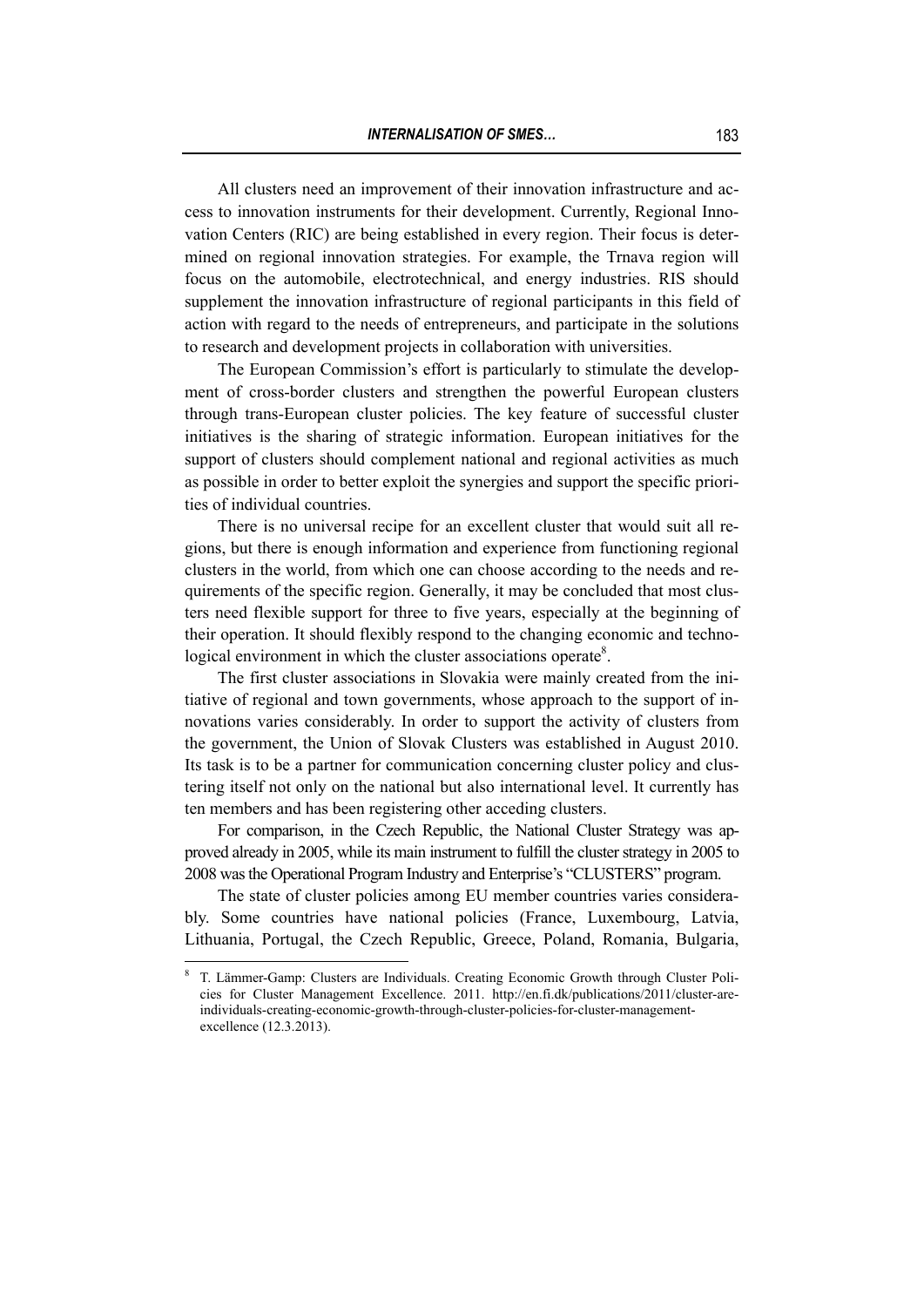Finland), others regional (Belgium), national frameworks for regional policy (Austria, Germany, Hungary, Italy, Sweden, Great Britain, Spain), or a combination of various associated initiatives (Estonia, Denmark, Ireland, the Netherlands, Slovakia, Cyprus, Slovenia and Malta).

Over the last two decades, the main emphasis in Europe was placed on the support of new cluster creation in order to facilitate cooperation between companies in subcontracting chains witch each other, and subsequently with universities and R&D institutions. Today's task is, however, to deal with the advanced levels of the mentioned cooperation between clusters from various regions and sectors which thus become a means to support SME internationalization, as well as for the strategic development of transnational cluster cooperation on the European markets and beyond Europe.

It goes without saying that the internationalization of clusters and affiliate subjects should not be a random phenomenon, and it should be preceded by the drafting of this process' strategies. The importance of clusters' strategic orientation on international networking enables the following advantages:

- networks and clusters with the internationalization strategy are more successful on the international level than those without a strategy,
- efficient cluster management is able to systematically reduce potential internationalization obstacles and create conditions for companies united in the networks and clusters to engage in international cooperation,
- the internationalization of cluster programs is important for the permanent growth of the cluster as an internationally active entity, able to support fruitful cooperation between its members and relevant organizations in other countries and regions,
- the international focus of regional networks and clusters allows affiliate companies to reach foreign target markets easier and successfully, thus improving business activities,
- the positive impact on business is significantly higher in cases when a network or cluster are responsible for internationalization, than when the companies are responsible for it themselves.

Especially in the initial stages, small companies often don't have the resources to track various types of help and the opportunities to join international forms of cooperation provided by the EU programs. These companies are not always able to fully assess the innovative and market potential of their products or explore new business opportunities, especially in areas they don't know well. This gap should be filled in by local clusters whose role would be to mediate the stated options to small and medium enterprises and connect entities that would have mutual benefits from the cooperation.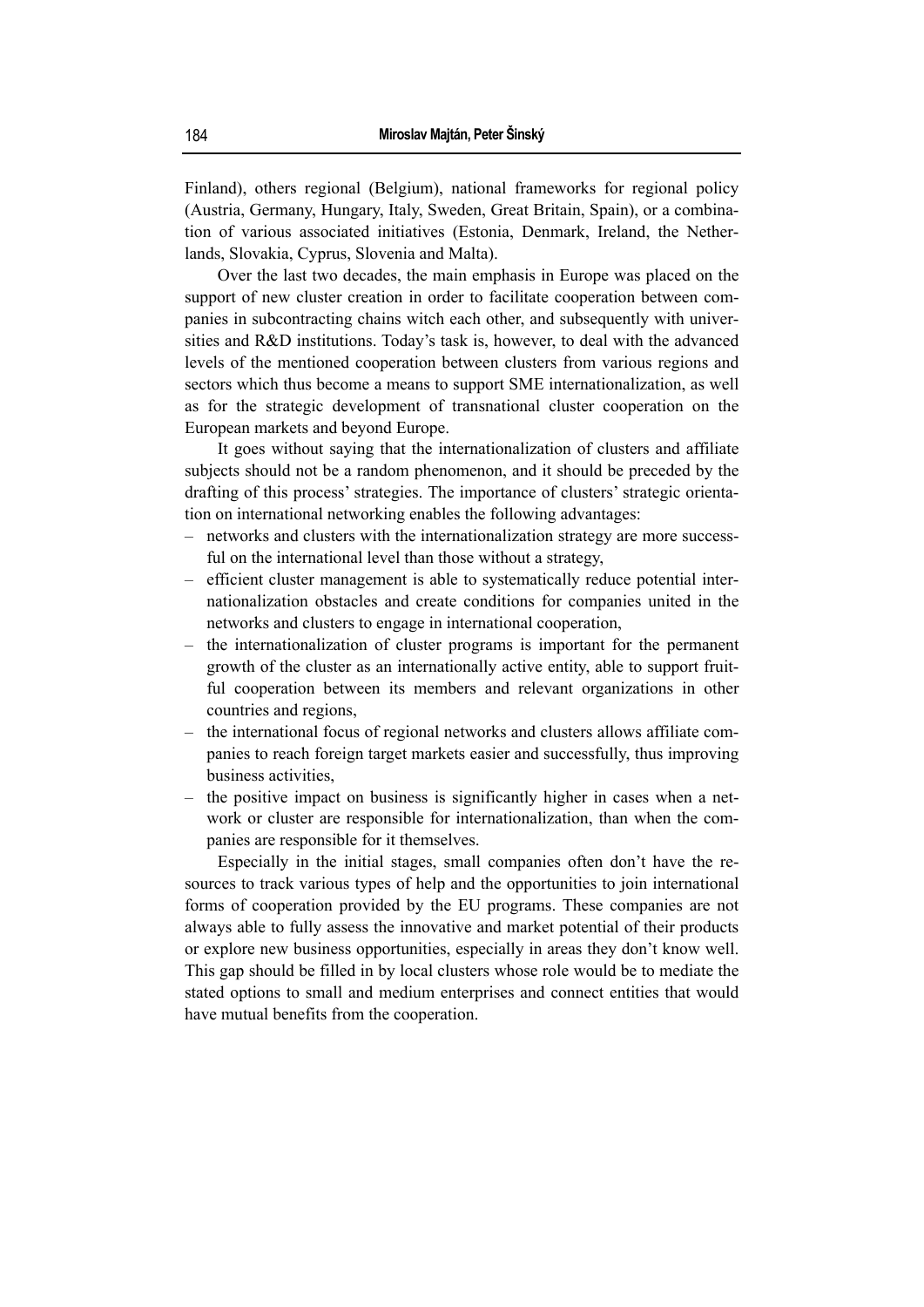In order for clusters to be ready to enter into international cooperation and become a mediator of new information, projects, supplier-customer contacts, and joint partnerships for their members, being primarily SMEs, they must reduce considerable activity. A cluster in the process of its activity's internationalization should go through the following steps $\degree$ :

1. Consider the objective to be achieved through international cooperation (access to new knowledge, new markets, infrastructure, laboratories, new partners for cooperation, mutual development, increase of its own credit, increase of competitiveness and export performance in key businesses, etc).

2. Assess its own readiness (enough active members – achieving a critical mass of members, level of local cooperation, financial resources, employees proficient in the language and professionally, etc.)

3. Identify opportunities (potential markets, saving the transport costs of cluster members, access to innovative partner infrastructures missing on the local level, utilization of results arising from common projects, etc.).

4. Develop a strategy and action plan for internationalization (potential partner countries strategically suitable for cooperation, activities, outcomes, budget, promotion, compliance with regional, national, and European strategies, and the option of influencing policies and programs in member countries, etc.).

5. Hold trainings of cluster managers (orientation in options and procedures of international cooperation, trainings of managerial and professional language skills and corporate culture, orientation in the system of structural, community, and cross-border EU grant programs).

6. Identify partners (focus on win-win partnerships, entities with a similar objective, verification of existing networks – general, sectoral, territorial, global, and if relevant, consider joining them, etc.).

7. Prepare joint projects reflecting the needs of cluster members (specify the project aim, activities, expected results, budget, method of promoting outcomes and their possible commercialization, etc.).

8. Implement projects (operational activity fulfillment, monitoring of cluster's cash-flow, progress monitoring and implementation of outcomes, flexibility in changing estimated implementation conditions, etc.).

<sup>9</sup> V. Vančová: Návrh podpory inovačného procesu v priemyselných podnikoch prostredníctvom medzinárodnej spolupráce. (Proposal for Innovative Process Support in Industrial Enterprises through International Cooperation). Dissertation. Slovak University of Technology, Faculty of Materials Science and Technology in Trnava, Trnava 2012, s. 108.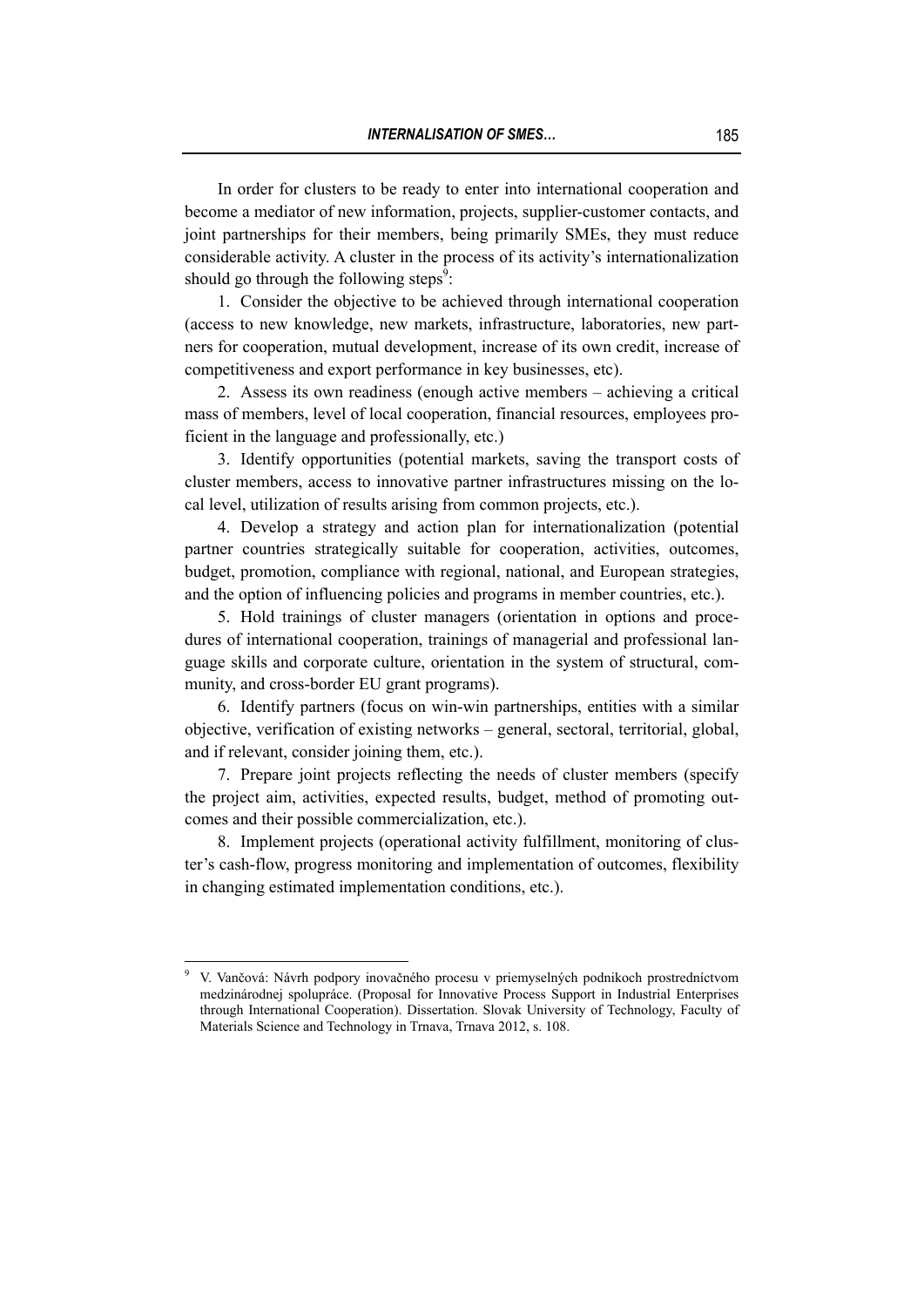9. Evaluate the benefits of joint projects (monitoring based on qualitative and quantitative indicators, impact monitoring, and exploitation of project results).

10.Establish a sustainable cooperation method (professional and efficient management, self-financing, priority selection of partners interested in permanent cooperation and not only ad-hoc projects, in the case of an existing network with a similar aim – joining it, etc.).



Fig. 1. Flowchart of the cluster internationalization process

Source: Our own processing based on the source [11].

In terms of clusters, it is most efficient to utilize the already existing European Union initiatives in the preparation stage of transnational cooperation. The advantage of these initiatives is that they help form the European innovation space and motivate the concerned innovative parties from various member countries to cooperation.

In addition to this traditional approach to networking, a more active approach to transnational cooperation through promotional policies on other levels is necessary, both national and regional. The result should be a situation where the network is not the objective itself, but rather a means to solve specific problems and challenges.

#### **References**

- Audretsch D.B.: The New Economy and Economic Growth in Europe and the US. Springer, 2002.
- Baumol W.J.: The Free-market Innovation Machine: Analyzing the Growth Miracle of Capitalism. Princeton University Press, 2002.

Becke H.P.: Investition und Finanzierung. 2. Auflage. Gabler, Wiesbaden 2008.